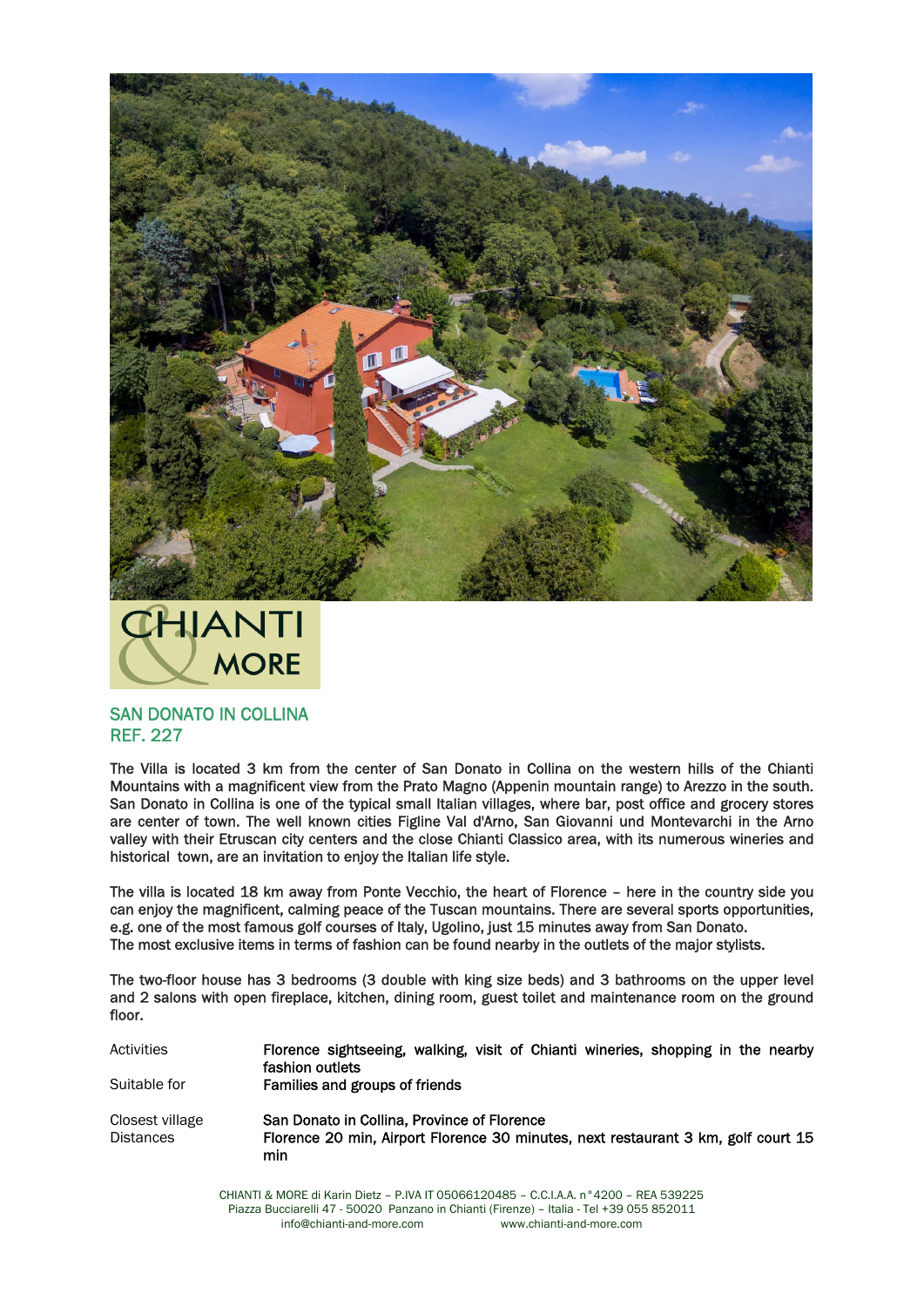| Sleeps max.<br>Bedrooms                                                       | 6<br>3 double bedrooms, screens at the windows, Air Conditioning in the bedrooms                                                                                                                                                                                                                                                                                                                                                                                                                                                                                                           |
|-------------------------------------------------------------------------------|--------------------------------------------------------------------------------------------------------------------------------------------------------------------------------------------------------------------------------------------------------------------------------------------------------------------------------------------------------------------------------------------------------------------------------------------------------------------------------------------------------------------------------------------------------------------------------------------|
| <b>Bathrooms</b>                                                              | 3 bathrooms in the first floor (of which two en-suite), 1 guest bathroom in the<br>ground floor<br>(hairdryers in all bathrooms)                                                                                                                                                                                                                                                                                                                                                                                                                                                           |
| Villa                                                                         | Ground floor:<br>The historical entrance door leads direct in the "first salon" (approx. 30 sq.m.) with<br>open fireplace, antiques from Lucca and paintings out of the Biedermeier period.<br>From here you have direct access to the grand salon (40 sq. m.) furnished<br>completely with antique of the Empire and Biedermeier period. A two-wing glass<br>door is access to the 80 sqm terrace towards south with a magnificent view over<br>the Arno valley.                                                                                                                          |
|                                                                               | Also the dining room (15 sq.m.) has a direct access to the terrace. The table gives<br>space for max. 8 people, the plates are stowed in a built in cupboard.<br>The kitchen is equipped with all necessary machines, dishwasher, 5-flame<br>herd, Espresso machine, American refrigerator, etc.                                                                                                                                                                                                                                                                                           |
|                                                                               | Every room is individually decorated to extremely high standard: original<br>Biedermeier pieces of furniture, rare empire paintings, magnificent mirrors,<br>handmade linen curtains, large white sofas create a bright sophisticated<br>atmosphere throughout. A magnificent stone built gothic arch dating back to the<br>year 1100 creates movement and defines the different living areas. Sand stone<br>floors, two lovely antique fireplaces and walls finished with Venetian plasterare<br>testimonials of Italian craftsmanship and complete the truly unique decorating<br>scheme |
|                                                                               | First floor: master bedroom (30 sqm) with en-suite bathroom with jacuzzi tub, walk<br>in closet and Sat TV; double bedroom (25 sqm) with queen size bed and sitting<br>area; Asian double bedroom (25 sqm); marble bathroom with tub; bathroom with<br>jacuzzi shower                                                                                                                                                                                                                                                                                                                      |
|                                                                               | The bedrooms are all individually styled and furnished with very comfortable beds.<br>The bathrooms are finished in<br>marble and a Jacuzzi tub and walk-in shower are in the master bathroom. All Frette<br>linen is of the highest quality                                                                                                                                                                                                                                                                                                                                               |
| Garden<br><b>Swimming Pool</b><br><b>Views</b><br>Location<br>Pets<br>Parking | Yes - meticulously kept with terraces, pizza and bread oven, rose garden<br>private, 8 x 14 m, salt water, open from 1 <sup>st</sup> May to 30 <sup>th</sup> September inclusive<br>Stunning view onto the olive groves and the Tuscan landscape<br>Private within the fenced property<br>House trained pets usually allowed on request (Euro 50.- extra)<br>Yes, within the fenced property                                                                                                                                                                                               |
| Kitchen equipment<br>Washing machine<br>Telephone<br>Internet                 | Dishwasher, oven, coffee maker, refrigerator with ice machine, microwave<br>Yes and dryer (laundry service is done by the maid)<br>Yes<br>wifi                                                                                                                                                                                                                                                                                                                                                                                                                                             |
| iPod dock<br>TV<br>Air Conditioning                                           | yes<br>Sat TV, DVD in the master bedroom and the living room<br>Yes                                                                                                                                                                                                                                                                                                                                                                                                                                                                                                                        |
| Weekly rates                                                                  | 1 April 2022 to 31 October 2022 Euro 8050.-                                                                                                                                                                                                                                                                                                                                                                                                                                                                                                                                                |
| Inclusive                                                                     | Gas for cooking and water<br>• Gardener/ Pool attendant<br>• Wi-fi internet connection, fair usage                                                                                                                                                                                                                                                                                                                                                                                                                                                                                         |
| Exclusive<br>and<br>payable<br>the<br>on<br>spot                              | • Electricity consumption<br>• Heating €65 per day (only if used, does not apply in Summer)<br>• Final cleaning fee $£280$                                                                                                                                                                                                                                                                                                                                                                                                                                                                 |
|                                                                               | Additional services, not included in rental fee and available on request:<br>CHIANTI & MORE di Karin Dietz - P.IVA IT 05066120485 - C.C.I.A.A. n°4200 - REA 539225<br>Piazza Bucciarelli 47 - 50020 Panzano in Chianti (Firenze) - Italia - Tel +39 055 852011                                                                                                                                                                                                                                                                                                                             |

info@chianti-and-more.com www.chianti-and-more.com